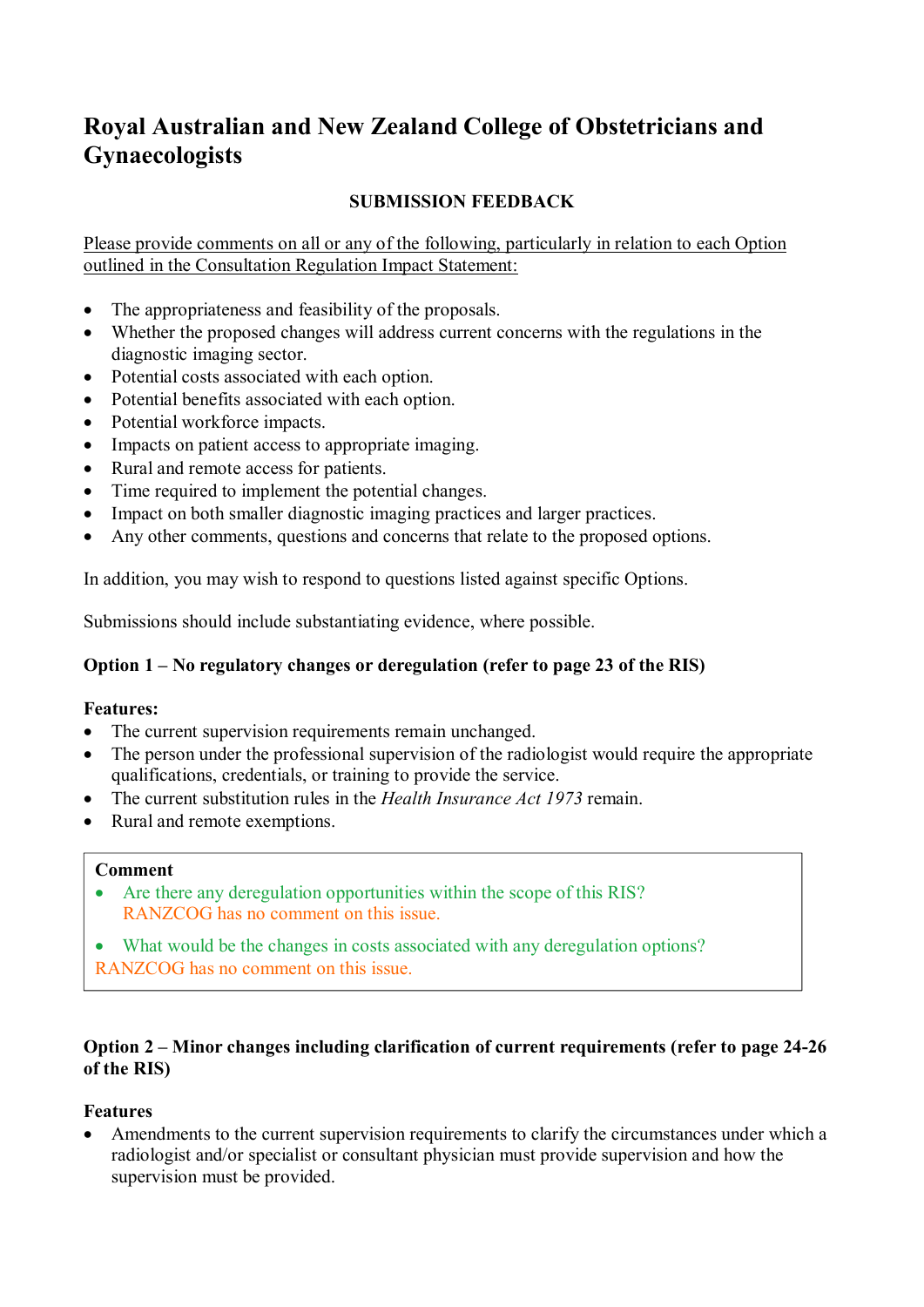- Professional supervision would require: the medical practitioner be available to observe and guide the conduct and diagnostic quality and safety of the examination and if necessary in accordance with accepted medical practice, attend the patient personally, within a reasonable period of time.
- The personal attendance requirement of musculoskeletal ultrasound would be amended to align with all other ultrasound items.
- The person under the professional supervision of the radiologist would require the appropriate qualifications, credentials, or training to provide the service.
- The current substitution rules in the *Health Insurance Act 1973* remain.
- Rural and remote exemptions.
- Specified qualification requirements for ultrasound providers.
- Definition of diagnostic ultrasound.

#### **Comment**

The following sentence should be amended to include other imaging specialists:

 The person under the professional supervision of the radiologist would require the appropriate qualifications, credentials, or training to provide the service.

Amended to:

• The person under the professional supervision of the radiologist or other specialist medical practitioner would require the appropriate qualifications, credentials, or training to provide the service.

# **Musculoskeletal Ultrasound (refer to page 25-26 of the RIS)**

# *Questions:*

- Are the principles as outlined satisfactory to clarify the requirements?
- What reasons, if any, are there for the personal attendance requirements for musculoskeletal ultrasound to remain?
- Would a minimum set of guidelines for 'accepted medical practice' per modality be appropriate?
- What savings are anticipated to be realised from removing the personal attendance requirements for musculoskeletal ultrasound services?
- What additional costs are anticipated to be incurred by requiring a medical practitioner (eg radiologist) to be in close proximity to attend on a patient personally within a reasonable period of time in circumstances where this is not currently the situation?
- What other costs (if any) might be associated with the proposed changes?
- What are the potential consequences of the proposed changes?

#### **Comment**

- Are the principles as outlined satisfactory to clarify the requirements? RANZCOG has no comment on this issue.
- What reasons, if any, are there for the personal attendance requirements for MSK ultrasound to remain? RANZCOG has no comment on this issue.
- Would a minimum set of guidelines for 'accepted medical practice' per modality be appropriate?

RANZCOG has no comment on this issue.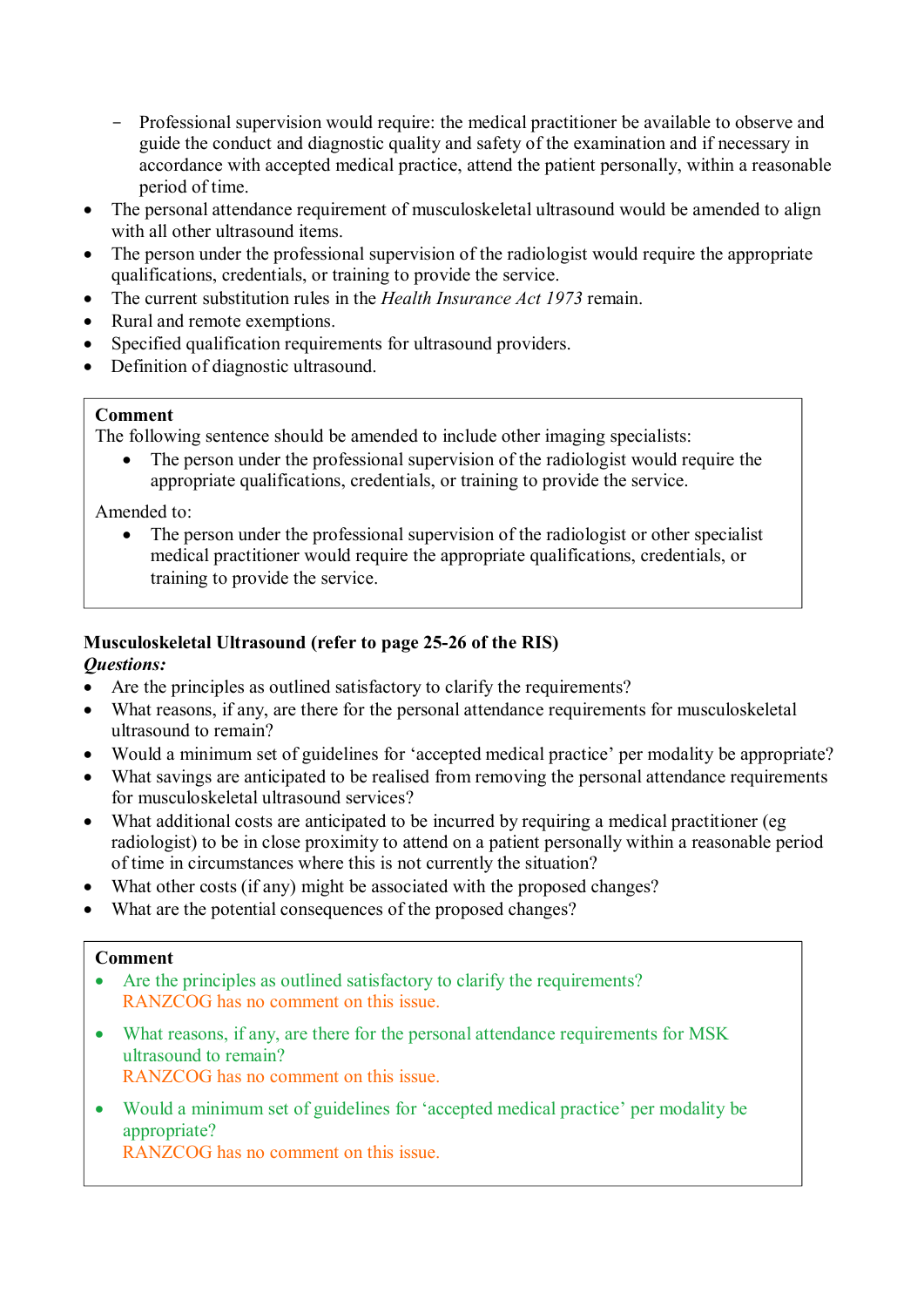- What savings are anticipated to be realised from removing the personal attendance requirements for MSK ultrasound services? RANZCOG has no comment on this issue.
- What additional costs are anticipated to be incurred by requiring a medical practitioner (eg. radiologist) to be in close proximity to attend on a patient personally within a reasonable period of time in circumstances where this is not currently the situation? RANZCOG has no comment on this issue.
- What other costs (if any) associated with the proposed changes? RANZCOG has no comment on this issue.
- What are the potential consequences of the proposed changes? RANZCOG has no comment on this issue.

# **Option 3 – Practice based approach (refer to page 27-34 of the RIS)**

# **Features**

- Amendments to the current supervision requirements to clarify the circumstances under which a radiologist and/or specialist or consultant physician must provide supervision and how the supervision must be provided.
	- Professional supervision would require: the medical practitioner be available to observe and guide the conduct and diagnostic quality and safety of the examination and if necessary in accordance with accepted medical practice, attend the patient personally, within a reasonable period of time.
- The personal attendance requirement of musculoskeletal ultrasound would be amended to align with all other ultrasound items.
- The person under the professional supervision of the radiologist would require the appropriate qualifications, credentials, or training to provide the service.
- Computed Tomography services would only be able to be provided in a comprehensive practice, with the exception of CT of the coronary arteries (items 57360 and 57361).
- Supervision would be tailored to the type of diagnostic imaging practice.
- A comprehensive practice would require a radiologist to be available during agreed operating hours.
- Where a radiologist is on site during ordinary operating hours, the radiologist would be allowed to determine the supervision requirements for the practice and have the flexibility to implement and supervise efficient and effective processes.
- Where a radiologist is on site during ordinary operating hours, the radiologist would be allowed to substitute a requested service for a more appropriate service, without the need for consultation with the requester, if the substituted service has a lower MBS fee than the requested service.
- The current substitution rules in the *Health Insurance Act 1973* remain.
- Where a radiologist is NOT on site during ordinary operating hours, a radiologist must be on site for the performance of the following services:
	- o Mammography;
	- o The administration of contrast; and
	- o Image guided intervention procedures/surgical interventions.
- The reporting and supervising radiologist would not have to be the same person, but practices would be required to maintain records which indicate the name of all the radiologists involved in the service.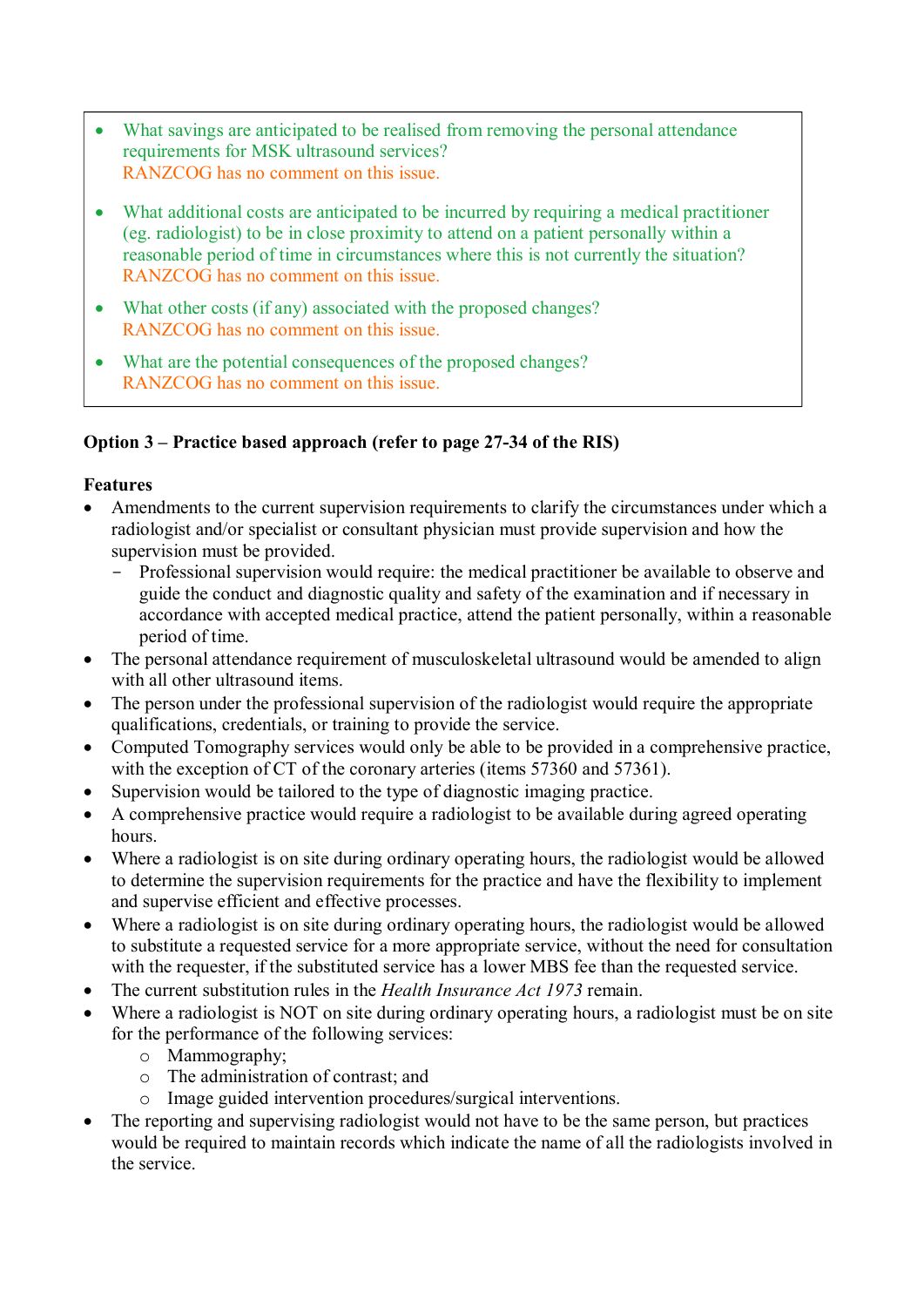- Rural and remote exemptions.
- Specified qualification requirements for ultrasound providers.
- Definition of diagnostic ultrasound.

# **Comment**

RANZCOG has no comment on this issue.

# **A Comprehensive practice (refer to page 28-29 of the RIS)**

# *Questions:*

- Are there any other types of practices which have not been identified?
- Are there comprehensive practices that do not currently have a radiologist onsite?
- What are the costs of employing a radiologist onsite during ordinary operating hours?
- What are the costs of non-comprehensive practices expanding to become comprehensive practices?
- Are there enough radiologist for this to occur? What are the barriers?
- Is there any role for standalone CT and, if so, how would current safety and quality concerns be addressed? What will be the impact of this change on providers and patients?
- What other costs (if any) might be associated with the proposed changes?
- What are the potential consequences of the proposed changes?

#### **Comment** RANZCOG has no comment on this issue.

# **Non-radiologist specialist practice (refer to page 30-31 of the RIS)**  *Question*

Are there any other services currently performed by non-radiology specialists?

# **Comment**

 Are there any other services currently performed by non-radiology specialists? RANZCOG is not aware of any other services, apart from ultrasound, that would be commonly performed by an O&G specialist and be in the imaging schedule.

# **ADDITIONAL ISSUES FOR CONSULTATION**

# **1. Rural and remote exemptions (refer to page 31-32 of the RIS)**

The intention of having rural exemptions is to ensure patients have access to services without compromising on quality. However, current arrangements for rural exemptions vary for each of the modalities, creating confusion due to an inconsistent approach. The current approach is also difficult to administer.

# *Questions*

- Does the current rule meet its goal of increasing access for patients without comprising on quality?
- Should exemptions be geographically/distance based rather than looking at population base and local availability of specialist services?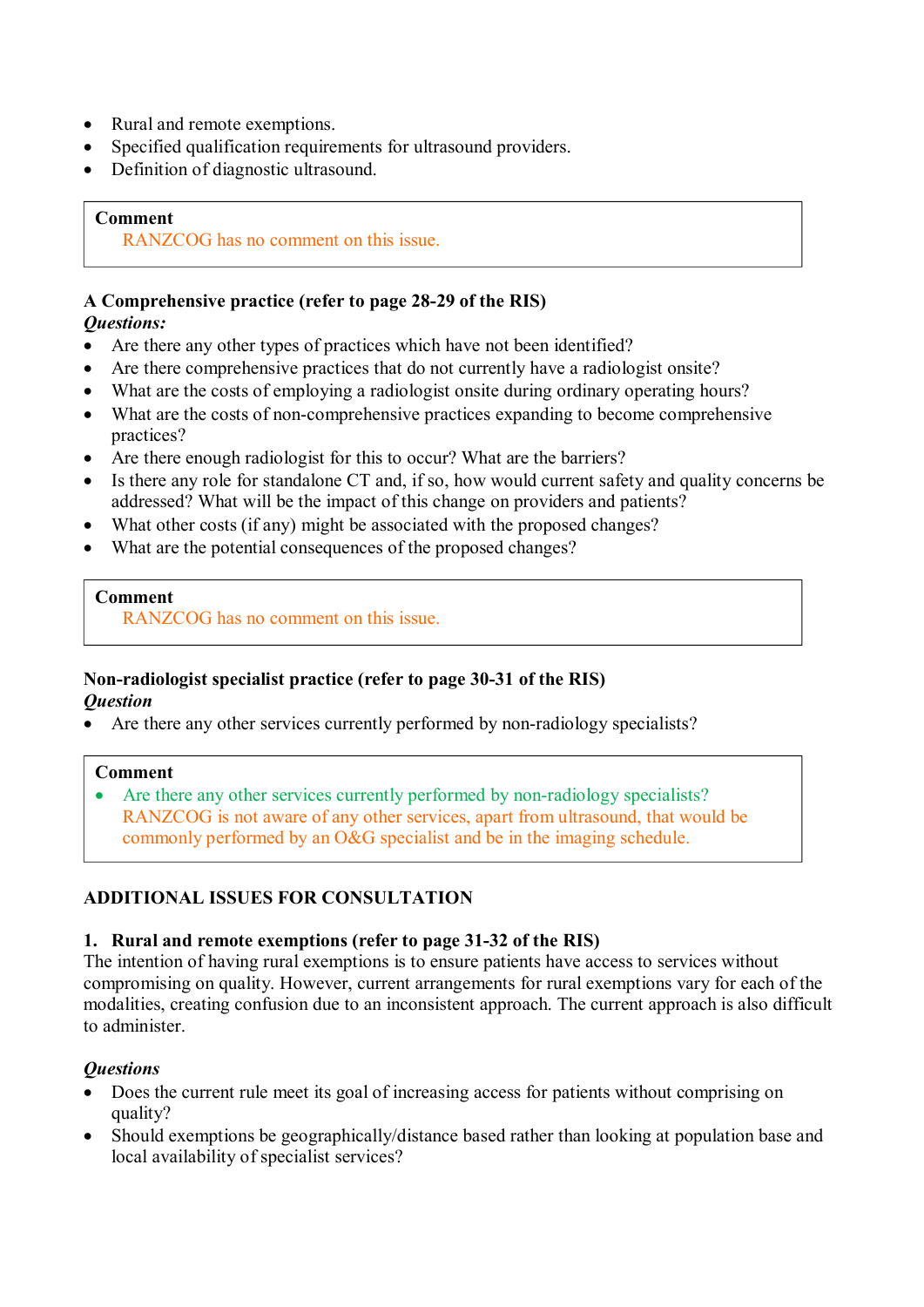- Are there any other mechanisms that provide incentives for local services provision in rural Australia?
- What is the role of tele-radiology? Should it be the only service, or an adjunct the local service provision?
- Should the exemption not be available for certain types of services?

# **Comment**

• Does the current rule meet its goal of increasing access for patients without compromising on quality?

The 30 km rule seems a little small in this day and age. Many patients in the city have to travel over 30 minutes to get radiology services pertinent to their specialist needs. As such, 30 minutes in a car or bus, for those living in rural and remote settings, is frequently the sort of distance travelled for the supermarket and other specialist shopping needs. As such, access at this distance is comparable to city dwellers. Quality becomes the main concern and many people complain about travelling 100kms for specialist services; this is when travel funding should kick in. It would be reasonable to establish this as the limit and would be in-line with travel funding.

RANZCOG believes that equity of access and continuity of provider contribute to overall "quality of service". The College is concerned as there is an implication that the term "quality" as phrased in this question refers to technical aspects only.

- Should exemptions be geographically/distance based rather than looking at population base and local availability of specialist services? Yes; RANZCOG recommends that distance/time are the relevant factors for exemption(s).
- Are there any other mechanisms that provide incentive for local service provision in rural Australia?

The provision of tele-radiology and communication with remote GPS and radiologists would enhance the diagnostic care and outcomes for remote people.

 What is the role of tele-radiology? Should it be the only a service or an adjunct to local service provision?

Tele-radiology should be available for all non comprehensive centres at a distance of more than 100km from a comprehensive centre. RANZCOG recommends that this is specified as real time as well as reporting services. Tele-radiology would increase quality for the remote country dwellers.

• Should the exemption not be available for certain types of services? The exemption should not be available for services that, for safety reasons, cannot be reported later. It should only apply to ultrasound services and x-rays performed by a suitably qualified clinician which can be reported later.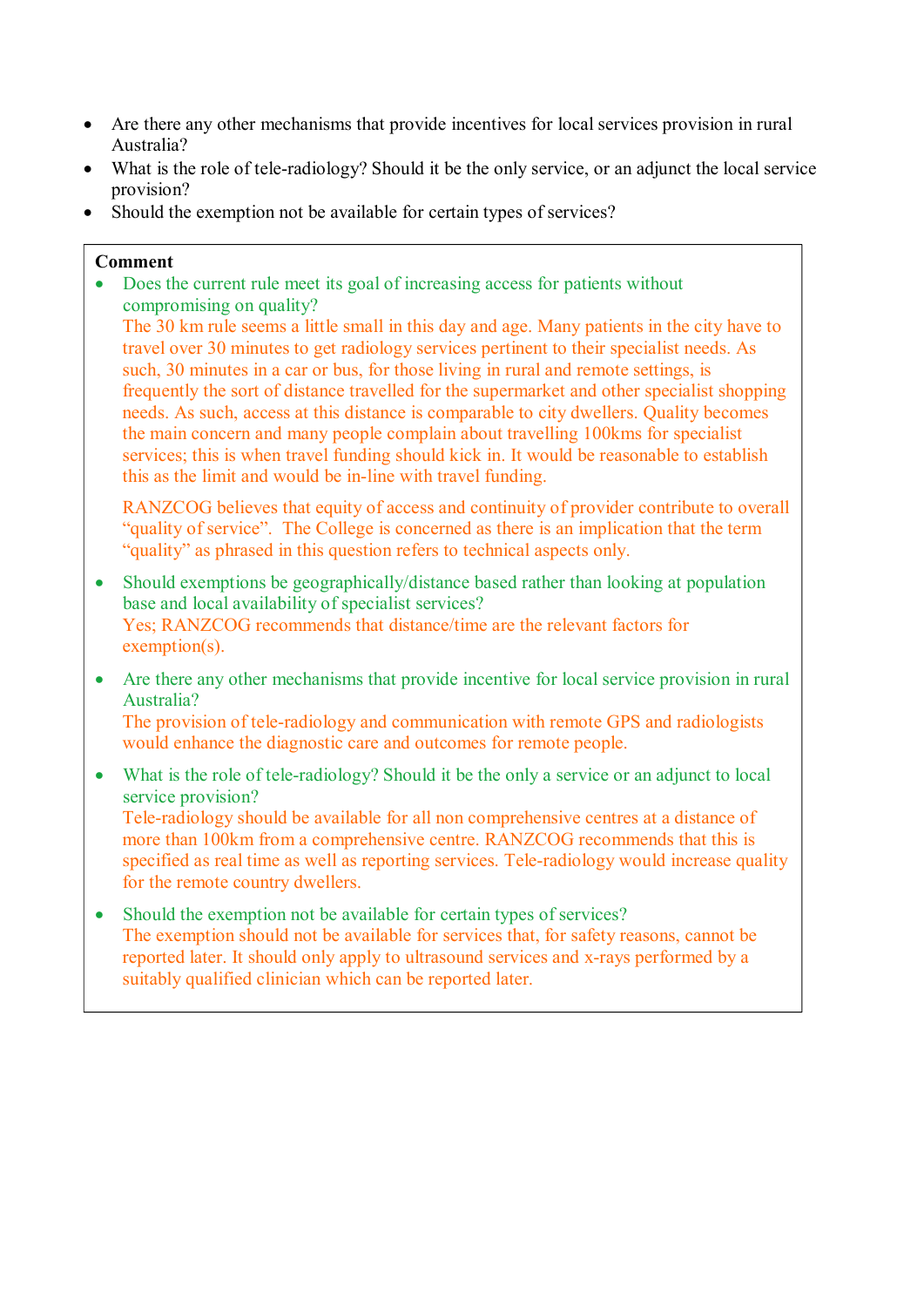**2. Implementing any changes and the relative role of regulation and the Diagnostic Imaging Accreditation Scheme (DIAS) (refer to page 33-34 of the RIS)** 

The relative role of regulation and accreditation in enhancing the quality framework for MBS funded diagnostic imaging services will be determined following feedback received from stakeholders under this consultation process.

# *Questions*

- Would changes to supervision be better placed in the DIAS or remain in the regulations?
- How would a practice based supervision approach be incorporated into regulation?
- Is it necessary to have a modality based approach in the regulations (as a minimum) and a practice based approach in accreditation?

#### **Comment**

- Would changes to supervision be better placed in the diagnostic imaging accreditation scheme or remain in the regulations? It would be better in the accreditation scheme. This would make it easier to monitor and alter as required.
- How would a practice based supervision approach be incorporated into regulation? RANZCOG has no comment to make on this issue.
- Is it necessary to have a modality based approach in the regulations (as a minimum) and a practice based approach in accreditation? RANZCOG has no comment to make on this issue.

# **3. Any additional proposals, suggestions or comments?**

# **Point of Care Ultrasound in Obstetrics and Gynaecology**

Point of care ultrasound has become critical to the effective practice of specialist obstetrics and gynaecology. All trainees undertaking FRANZCOG training will be equipped to perform point of care ultrasound for the diagnosis of common problems in obstetrics and gynaecology.

This is an *essential* component of specialist O&G practice and all decisions around imaging must be cognisant of the imperative that point of care ultrasound remains accessible to both provider and patient. RANZCOG would make the following points:

- Point of care O&G ultrasound substantially reduces cost by avoiding the expense of referral to an imaging specialist for the diagnosis of a myriad of conditions within the province of the ultrasound skills of virtually every FRANZCOG.
- Point of care O&G ultrasound greatly increases convenience to women and in many cases avoids unnecessary delays (i.e. imaging attendance) and the need for a further consultation (i.e. review of the imaging result).